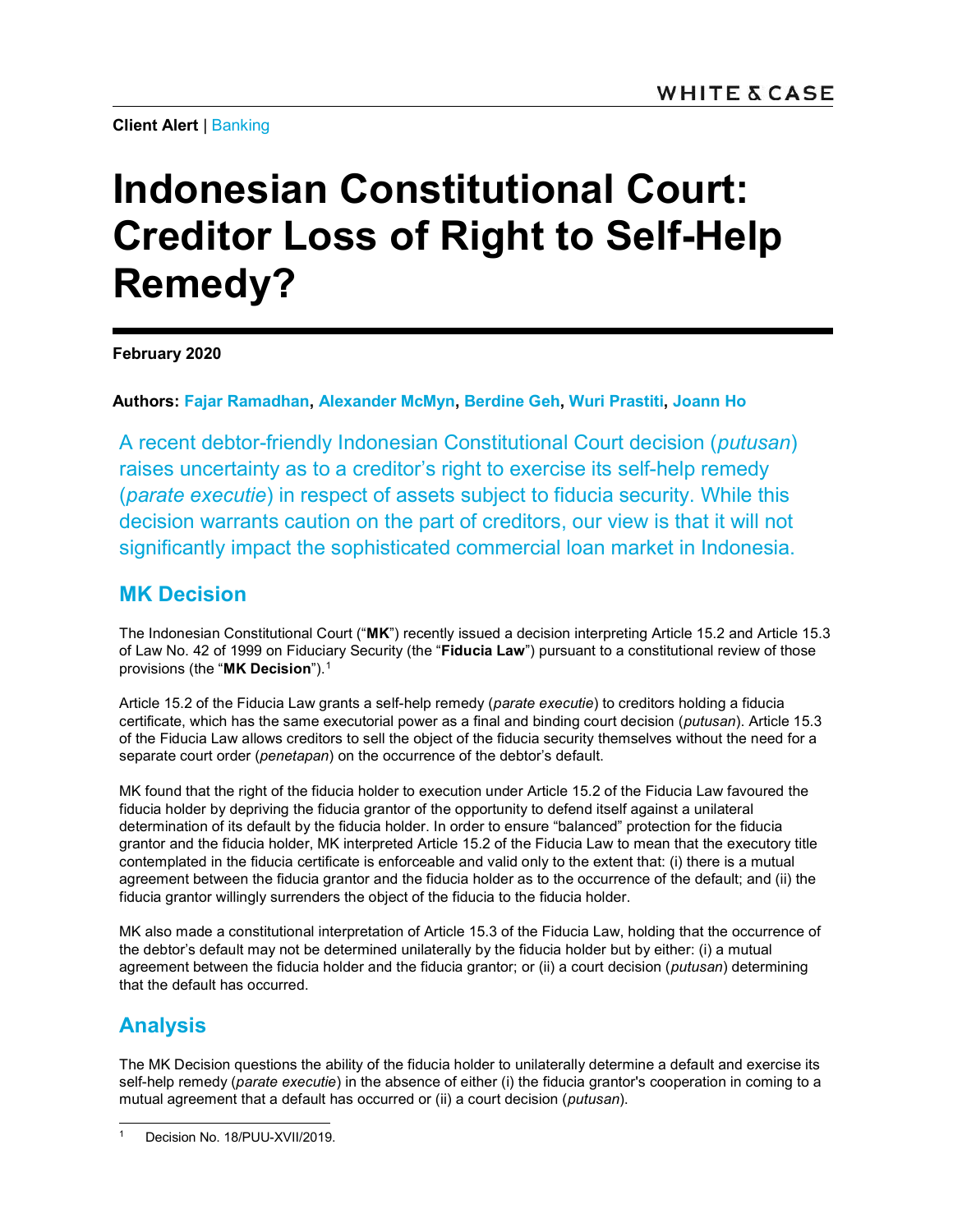### Mutual Agreement on the Default

The MK Decision's requirement of a "mutual agreement on the default" is unclear as it may be interpreted to mean either: (i) that the fiducia grantor now must provide a confirmation of the default; or (ii) that the fiducia grantor and fiducia holder must simply agree in the underlying agreement as to the circumstances which constitute default. If the former interpretation is applied, it would mean that in the context of fiducia security, the fiducia holder has lost the ability to unilaterally determine a default and exercise its self-help remedy (parate executie).

## Requirement of Court Decision

Even prior to the MK Decision, our usual advice was to following demand letters (somasi), obtain a court order (penetapan) prior to the enforcement of security, in order to minimise the risk of challenge by the fiducia grantor. This was regardless of a fiducia holder's ability to enforce the security unilaterally without court assistance under Article 15.3 of the Fiducia Law. This advice was given based on the enforcement risk and court practice in Indonesia.

However, the MK Decision suggests creditors may now be required to obtain a court decision (*putusan*) if the debtor/fiducia grantor is not cooperative. Obtaining a court decision (*putusan*) is a more onerous process as compared to obtaining a court order (penetapan). A court order (penetapan) is awarded pursuant to a request for court order (penetapan) which proceedings are relatively straightforward and may, in practice, be completed within one to six months. A court decision (*putusan*), on the other hand, requires a civil claim to be filed and pursued which involves a full hearing and adjudication of the merits of the claim, which may take up to 12 months, or longer if appealed. Such court proceedings may also give opportunity for legal maneuvering by the fiducia grantor to frustrate the enforcement proceedings, potentially delaying the execution process against the fiducia object.

## Practical Implications

In our view, the MK Decision warrants caution but will not significantly impact the sophisticated commercial loan market in Indonesia. Court processes, whether obtaining a court order (penetapan) or a court decision (putusan), have always been challenging in Indonesia for creditors. As such, enforcement through the courts has always been a remedy of last resort—with creditors taking that into account when structuring and pricing transactions. The preference of international creditors has typically been to deploy commercial levers or offshore recourse as primary routes to repayment following default. That said, the MK Decision does warrant creditors reconsidering their posture towards Indonesian deals particularly where there is no longstanding preexisting relationship with the debtor, or where it is proposed that a transaction will be effected only with onshore recourse and in the absence of structural enhancements to the debt.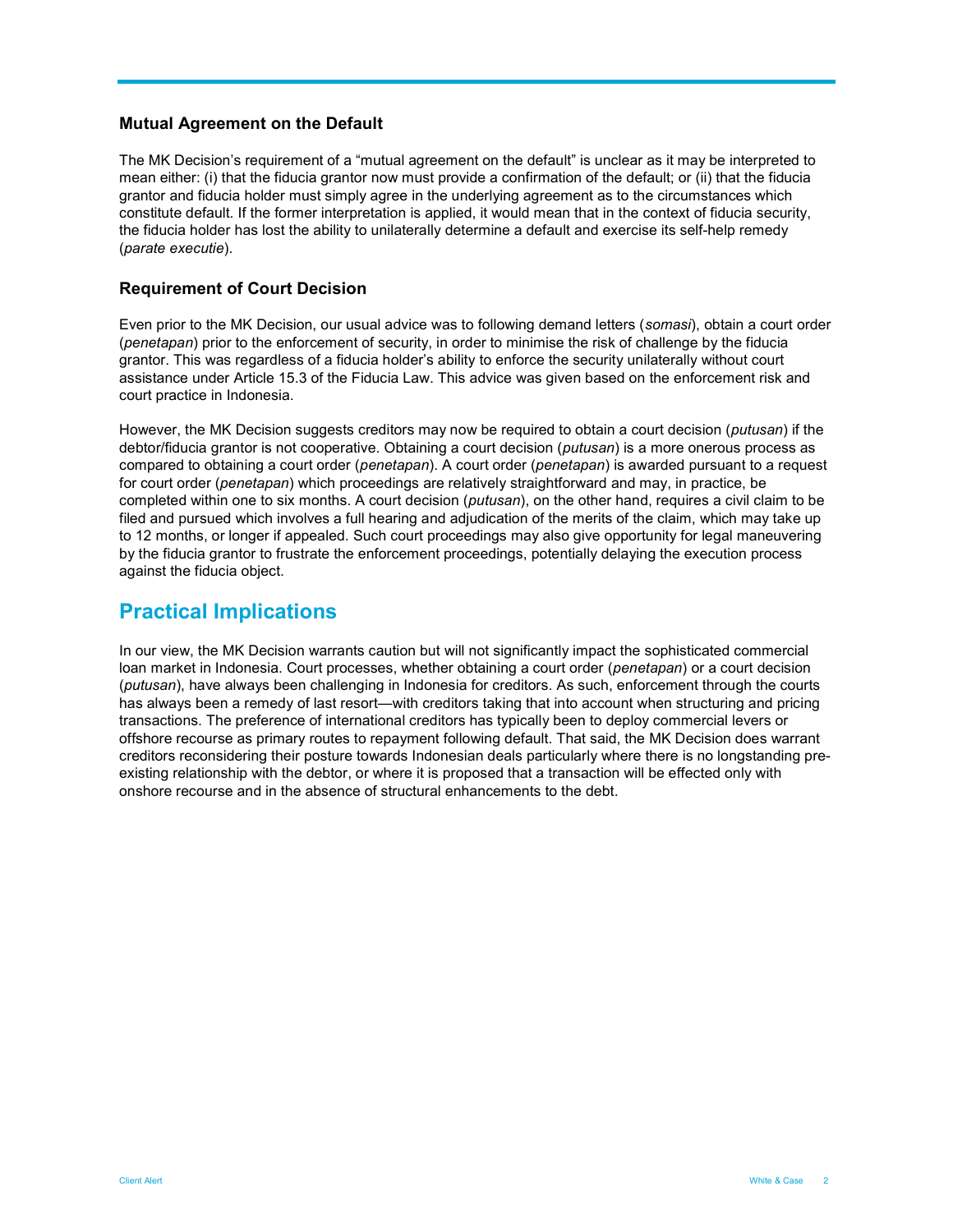#### Authors:



**Alexander McMyn**<br>Partner, Singapore

T +65 6347 1321 E alexander.mcmyn@whitecase.com



Fajar Ramadhan Partner, WCA, Jakarta

T +62 21 2992 7011 E fajar.ramadhan@whitecase.com



Berdine Geh Associate, Singapore

T +65 6347 1382 E berdine.geh@whitecase.com



Joann Ho Professional Support Lawyer, Singapore

 $T$  +65 6347 1386

E jho@whitecase.com



Wuri Prastiti Associate, WCA, Jakarta

- T +62 21 2992 7017
- E wuri.prastiti@whitecase.com